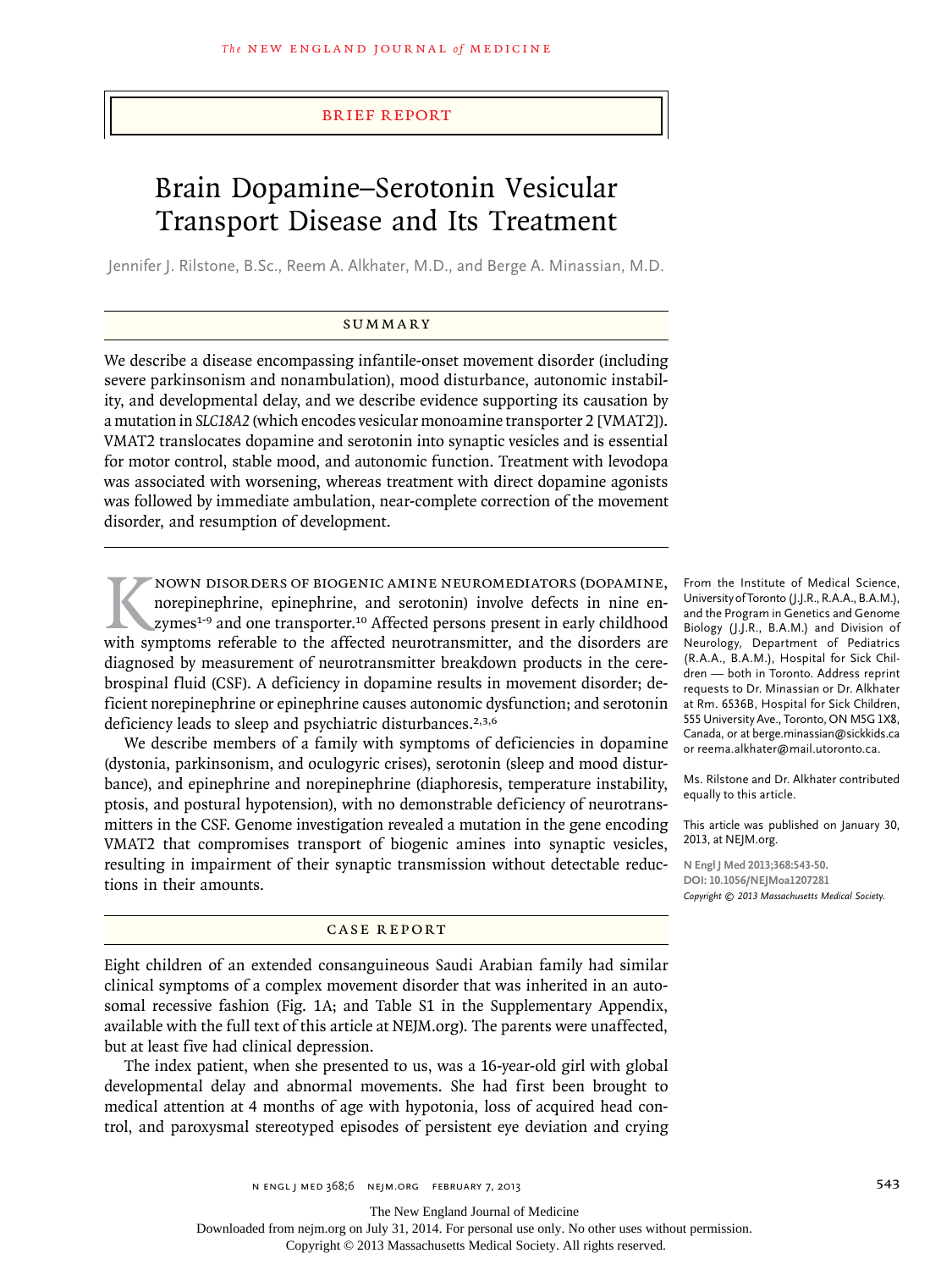

544 **544 n engl j med 368;6 nejm.org FEBRUARY 7, 2013** 

The New England Journal of Medicine

Downloaded from nejm.org on July 31, 2014. For personal use only. No other uses without permission.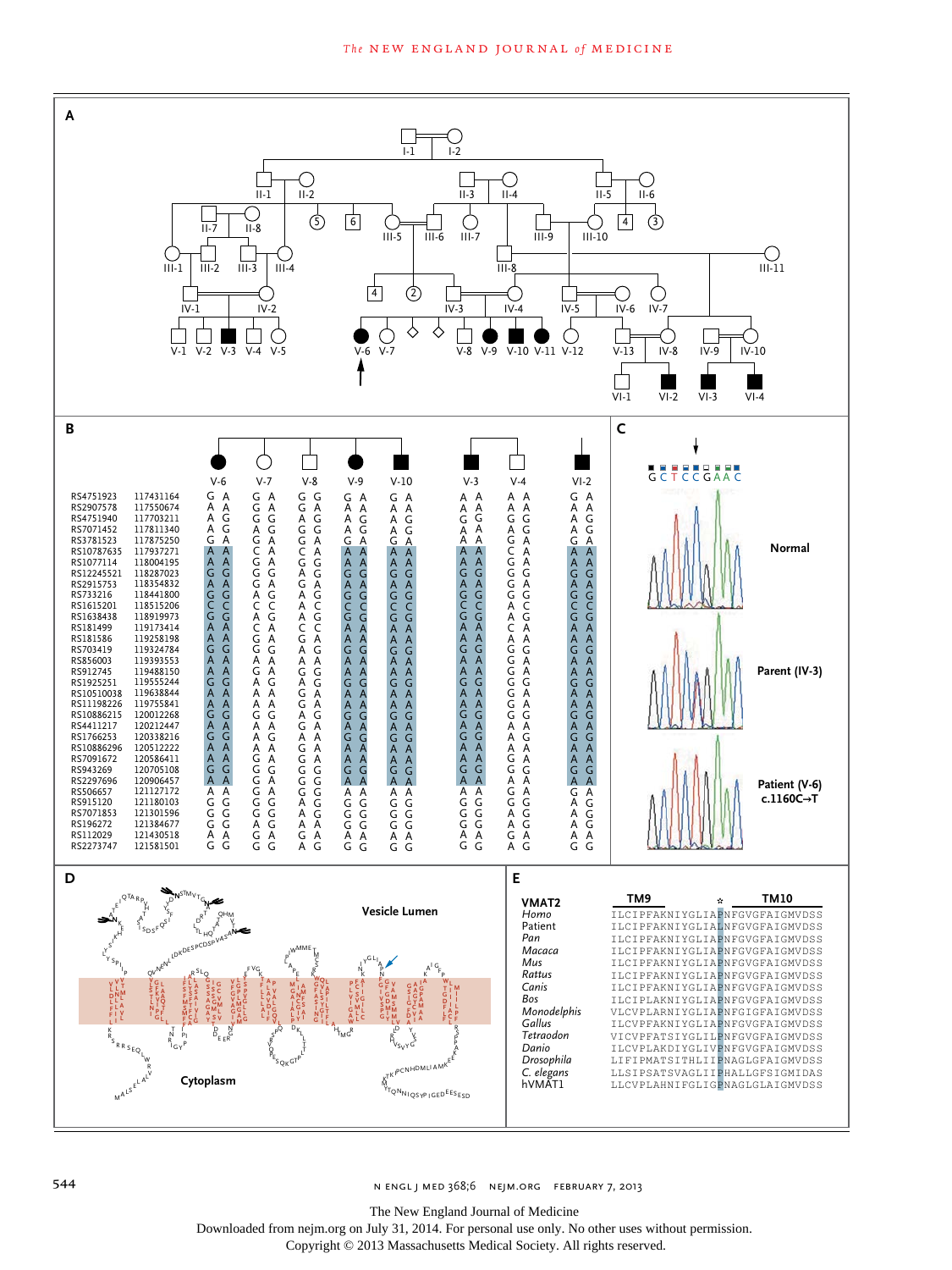| Figure 1 (facing page). The Causative Defect.            |
|----------------------------------------------------------|
| Panel A depicts the family pedigree. Squares denote      |
| male family members, circles female family members,      |
| black symbols affected family members, and diamonds      |
| miscarriages; double bars indicate consanguineous        |
| marriages, and the arrow indicates the index patient.    |
| Panel B shows the homozygous haplotype shared by         |
| the affected persons. Panel C shows electropherograms    |
| of a portion of SLC18A2 containing the mutation. Panel D |
| depicts the vesicular monoamine transporter 2 (VMAT2)    |
| protein within the synaptic vesicle membrane; the arrow  |
| indicates the mutated proline. Panel E shows the pri-    |
| mary sequence of the portion of human VMAT2, which       |
| in our patients contains the mutated proline, and cor-   |
| responding sequences in various orthologues and in       |
| the VMAT1 paralog of neuroendocrine cells. TM9 and       |
| TM10 are parts of the 9th and 10th transmembrane         |
| domains, respectively, of VMAT2. Panel D adapted         |
| from Erickson and Eiden. <sup>14</sup>                   |
|                                                          |

lasting hours. Video electroencephalographic monitoring had ruled out seizures, and a symptom-based diagnosis of oculogyric crisis had been made. Development had been normal initially but had slowed after presentation. The girl sat at 30 months, crawled at 4 years, and walked at 13 years.

At 16 years of age, she had fatigue, excessive diaphoresis, profuse nasal and oropharyngeal secretions, noisy breathing, hypernasal speech, poor distal perfusion, cold hands and feet, disrupted sleep, hypotonia, dysarthria, and ataxia. There was no diurnal variation and no improvement with administration of vitamin  $B_6$  or folinic acid. Neurologic examination revealed ptosis, hypomimia, facial dyskinesia, and limited upward gaze. She had axial hypotonia and appendicular hypertonia specifically involving extensor muscles of the arms and legs. Her deep-tendon reflexes were minimally hyperreflexic, and her plantar responses were flexor. Coordination testing revealed a fine tremor and dysdiadochokinesia in the arms and legs. The patient's gait was parkinsonian, with typical shuffling; her posture was stooped, and her postural reflexes were diminished. She walked with bilateral alternating dystonia of the hands and feet, with intermittent toe walking and foot inversion, and was unable to perform a tandem walk.

Results of basic blood tests, metabolic screening tests (Table S2 in the Supplementary Appendix), repeat video electroencephalography, magnetic resonance imaging, and magnetic resonance spectroscopy were normal. A lumbar puncture was performed in a 2-year-old affected sibling, and analysis of the CSF showed normal levels of neurotransmitter metabolites, intermediates, and precursors (Table S3 in the Supplementary Appendix). However, urinary neurotransmitter testing revealed elevated levels of monoamine metabolites (5-hydroxyindoleacetic acid, 17.6 μg per deciliter [reference range, 0 to 6.0]; homovanillic acid, 14.1  $\mu$ g per milligram of urinary creatinine [reference range, 0 to 13.4]) and decreased levels of measurable monoamines (norepinephrine,  $1 \mu$ g per deciliter [reference range, 4 to 29]; dopamine, 19  $\mu$ g per deciliter [reference range, 40 to 260]) (Table S3 in the Supplementary Appendix).

On the basis of the parkinsonism and the diminished urinary dopamine, the proband and three younger affected siblings were given levodopa–carbidopa, which within 1 week resulted in major deterioration, with the appearance of intense chorea and worsened dystonia. Discontinuation of the medication led to a rapid return to baseline function in all four children.

## METHODS

#### **GENETIC STUDIES**

The study was approved by the research ethics board of the Hospital for Sick Children, and parents provided written informed consent. We genotyped more than 300,000 single-nucleotide polymorphisms (SNPs) in eight family members, V-3, V-4, V-6, V-7, V-8, V-9, V-10, and VI-2 (Fig. 1A) (with the use of an Illumina 300K SNP microarray), followed by homozygosity mapping to identify the homozygous loci shared by the affected children. A subset of 2500 SNPs with a minimal allele frequency greater than 0.4 in the population genotyped as part of the international HapMap study and with average spacing of approximately 1.0 Mb was selected for parametric linkage analysis. We used Sanger sequencing of candidate gene exons to identify the mutation, whole-exome sequencing (Agilent V4 50Mb capture kit and Illumina HiSeq 2000 sequencing) to rule out other mutations, and TaqMan genotyping to confirm the absence of the mutation in controls.

#### **FUNCTIONAL ANALYSIS OF P387L-MUTANT VMAT2**

We engineered a construct encoding VMAT2 that contained the P387L substitution, and we carried out an assay of vesicular serotonin uptake in a

The New England Journal of Medicine

Downloaded from nejm.org on July 31, 2014. For personal use only. No other uses without permission.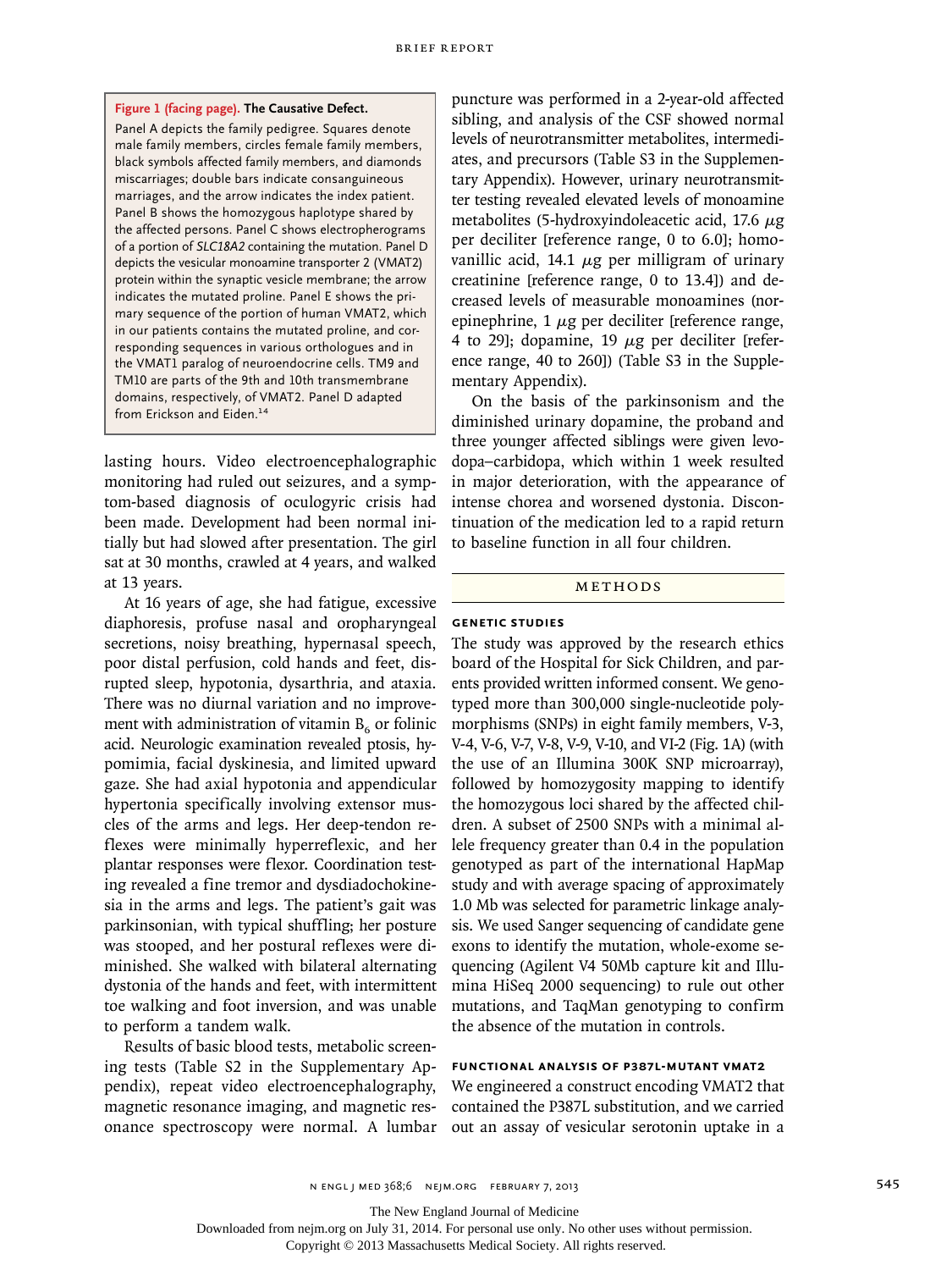heterologous cell system (see the Methods section in the Supplementary Appendix). Transport mediated by VMAT2 was measured by incubating membrane preparations with tritiated serotonin, followed by rapid washing and filtration to retain vesicles with trapped substrate.

### **RESULTS**

#### **MUTATION IDENTIFICATION**

Homozygosity mapping identified a single homozygous 3.2-Mb interval on chromosome 10q in the region of 10q25.3-26.11 that was shared by five affected family members but not by unaffected members (Fig. 1B). Parametric linkage analysis revealed a significant logarithm of odds (lod) score of 4.1 in this region. Another locus, on chromosome 3, yielded a significant lod score of 3.1 but did not correspond to a region of shared homozygosity. We sequenced exons and exon–intron boundaries of eight genes known to have neuronal functions and observed a novel variant (c.1160C $\rightarrow$ T) in exon 13 (Fig. 1C), which is predicted to result in a substitution of leucine for proline at position 387 (p.P387L) in VMAT2. The variant was homozygous in affected family members but not in 78 unaffected members, 26 of whom carried the variant in the heterozygous state.

We also performed whole-exome sequencing in the proband, which independently identified the *SLC18A2* change and revealed no other novel nonsynonymous variant in the linked region of shared homozygosity. *SLC18A2* c.1160C→T is not present in data sets of sequenced genomes, including the 1000-genome database. In addition, screening for *SLC18A2,* one of the most extensively studied candidate genes for involvement in Parkinson's disease, was previously performed in 704 healthy persons of diverse ethnic backgrounds and 452 patients with Parkinson's disease, $11-13$  none of whom had the c.1160C $\rightarrow$ T change. Collectively, these results suggest that *SLC18A2* c.1160C→T is the causative defect in this family.

# **FUNCTIONAL CHARACTERIZATION OF P387L-MUTANT VMAT2**

*SLC18A2* encodes the VMAT2 protein located in membranes of monoamine synaptic vesicles (Fig. 1D, 2A, and 2B). Proline residues adjacent to transmembrane segments have major structural effects and are overrepresented among residues subject to disease-causing substitutions.<sup>15</sup> The proline residue in the 387 position (Pro387) of the VMAT2 protein is adjacent to a transmembrane segment (Fig. 1D). Sequence alignment shows that Pro387 is highly conserved through evolution and thus suggests that its substitution is likely to be deleterious. It is also conserved in the paralogous protein VMAT1 and in the *Caenorhabditis elegans* CAT-1 protein — the single vesicular monoamine transporter in nematodes (Fig. 1E).16 The residue is not conserved in the vesicular acetylcholine transporter, which maintains 39% identity with VMAT2; this finding implies that Pro387 may have a specific role in monoamine transport.

To determine the effect of the P387L mutation on VMAT2 transport activity, we transiently and separately expressed nonmutant and mutant human VMAT2 in COS-7 cells. Immunoblot analysis of membrane preparations confirmed equivalent levels of mature glycosylated VMAT2 in parallel transfections, suggesting that there was no major defect in protein processing. However, P387L-mutant VMAT2 showed dramatically decreased activity as compared with nonmutant VMAT2 (Fig. 2C). Use of the specific VMAT inhibitor reserpine confirmed that P387L-mutant VMAT2 still exhibited some weakly measurable uptake (Fig. 2D). Thus, the P387L mutation results in severe, but not complete, loss of function.

# **TREATMENT**

Defective monoamine loading into synaptic vesicles, and therefore neurotransmission, was consistent with symptoms of monoamine deficiency in affected members of the family, despite their normal levels of brain monoamine. With this insight, we gave the proband a direct dopaminereceptor agonist (pramipexole), which resulted, within 1 week, in dramatic and sustained disappearance of parkinsonism and dystonic attacks and improvement in other symptoms (Table 1). We then provided treatment to the younger siblings, who also had improvement. It seemed that the younger the affected child, the more substantial the recovery (Table 1). The affected children are now in their 32nd month of treatment, with continuing benefits and minimal side effects (slight overactivity and weight loss).

546 **546** n engl j med 368;6 nejm.org February 7, 2013

The New England Journal of Medicine

Downloaded from nejm.org on July 31, 2014. For personal use only. No other uses without permission.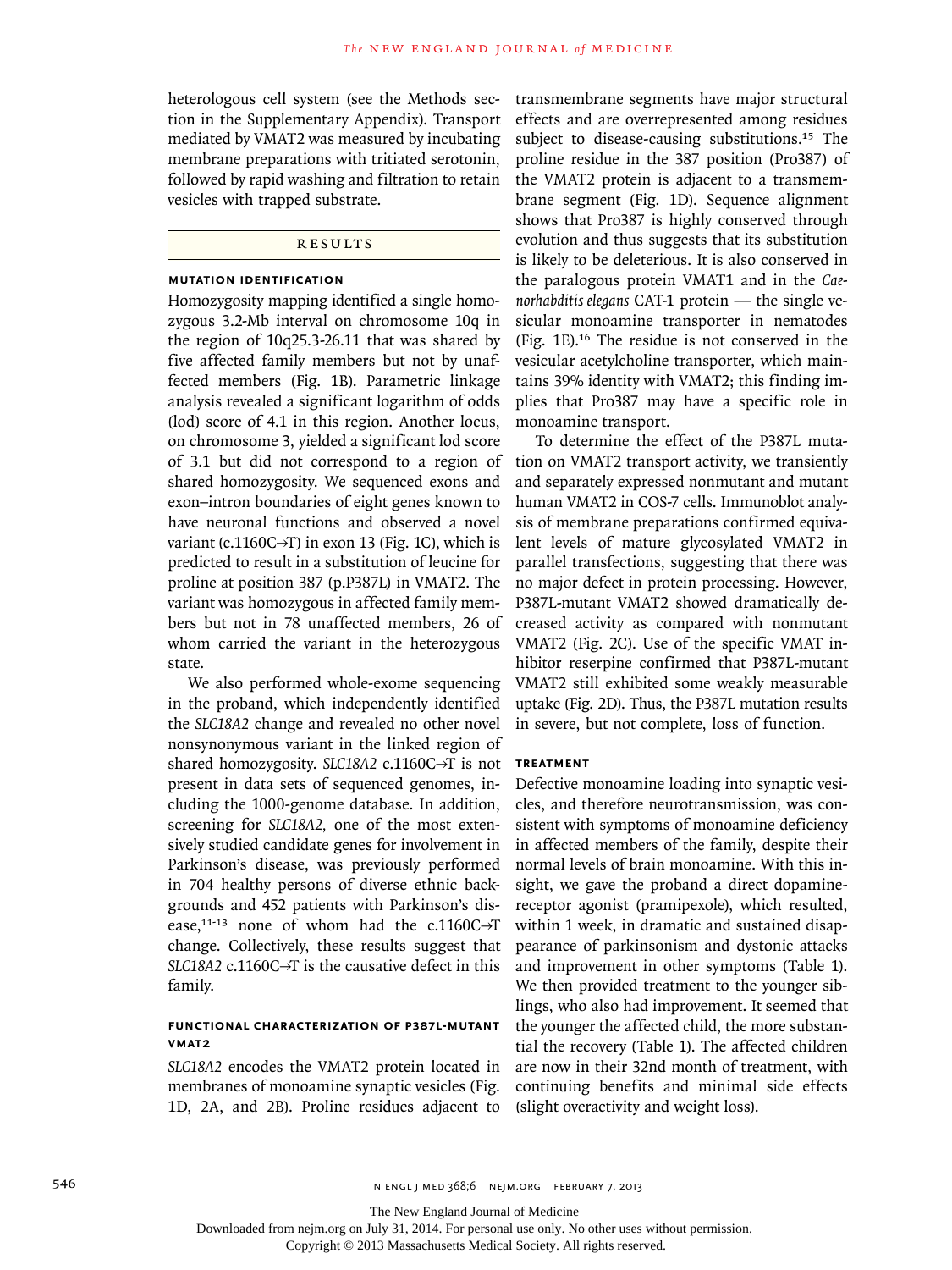

**Figure 2. Monoamine Metabolism, Vesicular Loading, Synaptic Transmission, and the Loading Defect in the Patients.**

Panel A summarizes the metabolism of monoamines and their transport into synaptic vesicles; norepinephrine (NE) and epinephrine are synthesized from dopamine within the vesicle. Panel B depicts monoamine neurotransmission; the site of action of the dopamine agonist in the patients described here is at the postsynaptic neuron membrane. Panel C shows the time course of tritiated serotonin uptake into vesicles prepared from COS-7 cells transfected with wild-type or mutant (P387L) human VMAT2 or with the vector alone (control). Western blot analysis showed equivalent VMAT2 levels and post-translational processing in assay lysates. Panel D shows the uptake of tritiated serotonin (over a period of 10 minutes) by vesicles prepared from cells transfected with wild-type or P387L-mutant VMAT2, with and without the addition of 10 μM of the specific VMAT inhibitor reserpine. AADC denotes aromatic L-amino acid decarboxylase, BH<sub>4</sub> tetrahydrobiopterin, COMT catechol-O-methyltransferase, DβH dopamine β-hydroxylase, GAPDH glyceraldehyde-3-phophate dehydrogenase, HIAA hydroxyindoleacetic acid, HTP hydroxytryptophan, HVA homovanillic acid, MAO monoamine oxidase, MHPG 3-methoxy-4-hydroxyphenylglycol, OMD O-methyldopa, PNMT phenylethanolamine N-methyltransferase, qBH<sub>2</sub> quinonoid dihydrobiopterin, SR sepiapterin reductase, and VMA vanillylmandelic acid.

#### DISCUSSION

The mutation in *SLC18A2* that we describe here is expected to affect monoamine neurotransmis-of the disease that we describe is closest to that of

sion and thus result in a phenotype that has over-diseases affecting dopamine — chiefly, deficienlap with all monoamine disorders. Because movement disorder is conspicuous among symptoms of monoamine disturbance, the clinical picture

n engl j med 368;6 nejm.org february 7, 2013 547

The New England Journal of Medicine

Downloaded from nejm.org on July 31, 2014. For personal use only. No other uses without permission.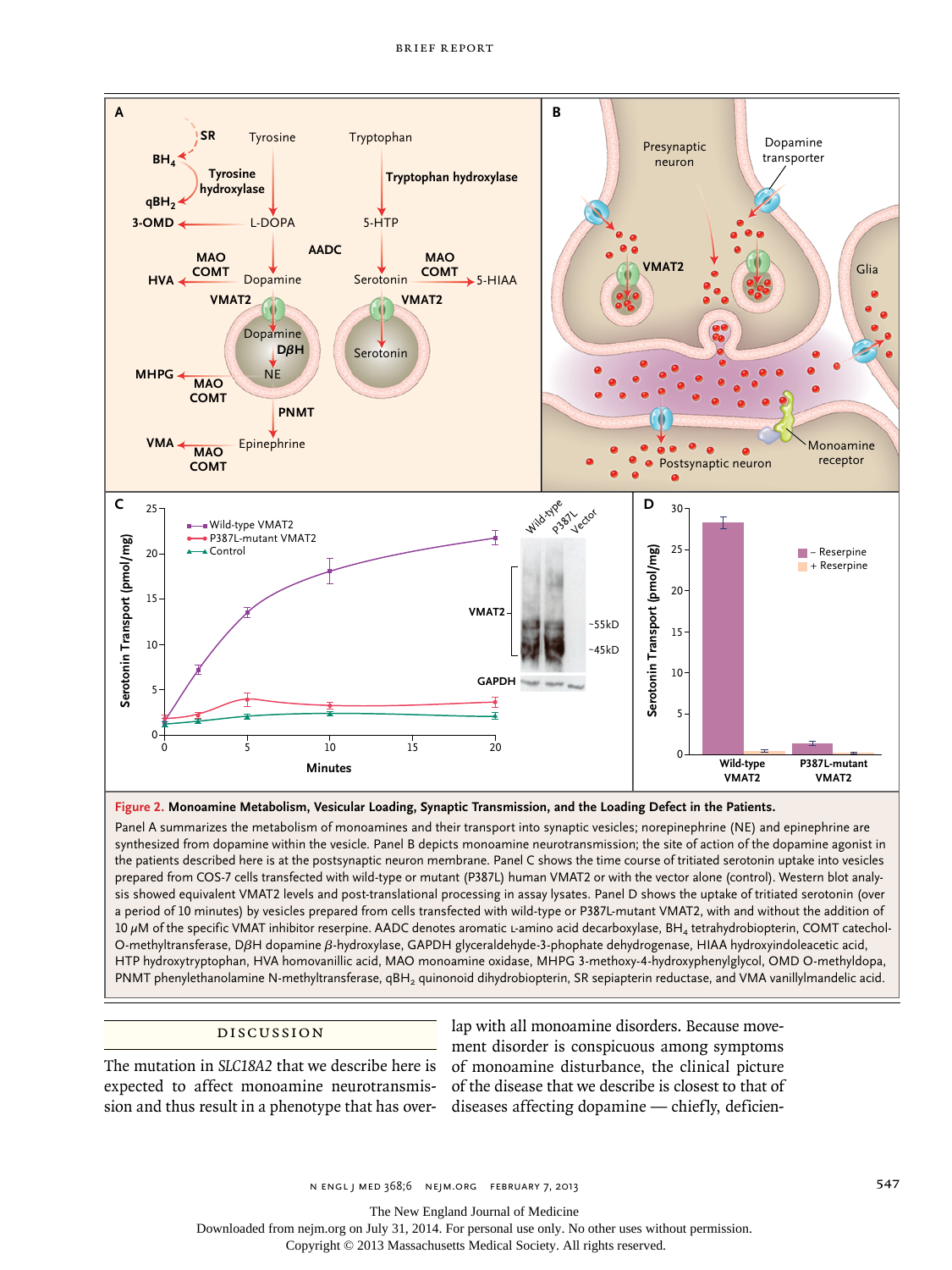| Greatly improved; patient able to make<br>Patient started walking within days after<br>Patient able to write, learning to read<br>Normal language development and<br>stories from pictures<br>Gait dystonia improved<br>mild dysarthria<br>No further events<br>treatment<br>Improved<br>Patient could say "Mama" and "Papa"<br>Patient started walking within days after<br>drink from a cup independently,<br>Patient learning to hold a pen and<br>Patient V-10, 7 yr<br>unable to write or read<br>Gait dystonia persisted<br>Table 1. Relationship between Age at Initiation of Dopamine-Agonist Therapy and Disease Course in the Four Affected Siblings.<br>Moderately improved<br>No further events<br>Age at Initiation of Therapy<br>treatment<br>Improved<br>Patient started walking within days after<br>Improved coordination; patient learn-<br>ing to hold a pen, unable to write<br>Patient V-9, 11 yr<br>No language development<br>Gait dystonia persisted<br>No further events<br>Mildly improved<br>treatment<br>or read<br>Improved<br>Improved posture and reduced fatigue<br>hold a pen; improved handwriting<br>Improved coordination; patient able<br>to feed self, drink from cup, and<br>No further events; patient required<br>higher dose by weight than her<br>walking at<br>18 yr<br>Patient V-6,<br>(patient had started<br>Gait dystonia persisted<br>Mildly improved<br>siblings<br>Dysarthria<br>Improved<br>Language and speech<br>Cognition and ability<br>Oculogyric crises<br>Fine motor skills<br>Parkinsonism<br>to learn<br>Dystonia<br>Variable<br>Gait |
|----------------------------------------------------------------------------------------------------------------------------------------------------------------------------------------------------------------------------------------------------------------------------------------------------------------------------------------------------------------------------------------------------------------------------------------------------------------------------------------------------------------------------------------------------------------------------------------------------------------------------------------------------------------------------------------------------------------------------------------------------------------------------------------------------------------------------------------------------------------------------------------------------------------------------------------------------------------------------------------------------------------------------------------------------------------------------------------------------------------------------------------------------------------------------------------------------------------------------------------------------------------------------------------------------------------------------------------------------------------------------------------------------------------------------------------------------------------------------------------------------------------------------------------------------------------------------------------------------|
|----------------------------------------------------------------------------------------------------------------------------------------------------------------------------------------------------------------------------------------------------------------------------------------------------------------------------------------------------------------------------------------------------------------------------------------------------------------------------------------------------------------------------------------------------------------------------------------------------------------------------------------------------------------------------------------------------------------------------------------------------------------------------------------------------------------------------------------------------------------------------------------------------------------------------------------------------------------------------------------------------------------------------------------------------------------------------------------------------------------------------------------------------------------------------------------------------------------------------------------------------------------------------------------------------------------------------------------------------------------------------------------------------------------------------------------------------------------------------------------------------------------------------------------------------------------------------------------------------|

cies in dopamine transporter, tetrahydrobiopterin, tyrosine hydroxylase, and aromatic l-amino acid decarboxylase (AADC) (Fig. 2A and 2B). The phenotype of the affected siblings has particular similarity to AADC deficiency in that it improves with direct dopamine agonism but not with levodopa, although the siblings had greater improvement than that typically observed in those with AADC deficiency treated with dopamine agonists, and rather than having a lack of response to levodopa, the siblings had a worsening of symptoms. Two other features that distinguish the disease we describe here from AADC deficiency are the lack of improvement with the AADC enzyme cofactor vitamin  $B_6$  and the absence of worsening in the evening, which in AADC deficiency is the result of neurotransmitter depletion due to insufficient production.<sup>1,4,7,8</sup>

The standard diagnostic test in patients with suspected diseases of monoamine metabolism is the measurement of monoamine metabolites in the CSF. Because each specific defect results in a particular metabolite profile, this single test specifies the disease.<sup>2,3,6</sup> Analysis of monoamines or their metabolites in urine is not reliable for the diagnosis of monoamine neurotransmitter diseases,<sup>2,3,6</sup> except for one - AADC deficiency — in which increased 3-O-methyldopa with decreased vanillylmandelic acid (Fig. 2A) in the proper clinical context is highly suggestive and generally confirmed by mutation analysis.1,4,7,8 In the present condition, the urine shows abnormalities because VMAT2 also functions at sites outside the central nervous system, including the peripheral nervous system, adrenal medulla, and platelets.17 Our detection of abnormalities in the urine but not the CSF may reflect differences in monoamine and metabolite stabilities, processing, and normal ranges between the brain and the periphery. In any case, it appears that AADC and VMAT2 deficiencies, which are metabolically and clinically similar disorders, could be screened for by urine testing and then confirmed by gene sequencing, thus obviating the need for a lumbar puncture.

Direct characterization of the mutant VMAT2 protein in this study revealed a severe detriment of vesicular transporter function, which could be due to poor incorporation of the transporter into vesicle membranes or to loss of activity. Prolineto-leucine substitutions are generally considered to be deleterious to organismal fitness,<sup>18,19</sup> on

The New England Journal of Medicine

Downloaded from nejm.org on July 31, 2014. For personal use only. No other uses without permission.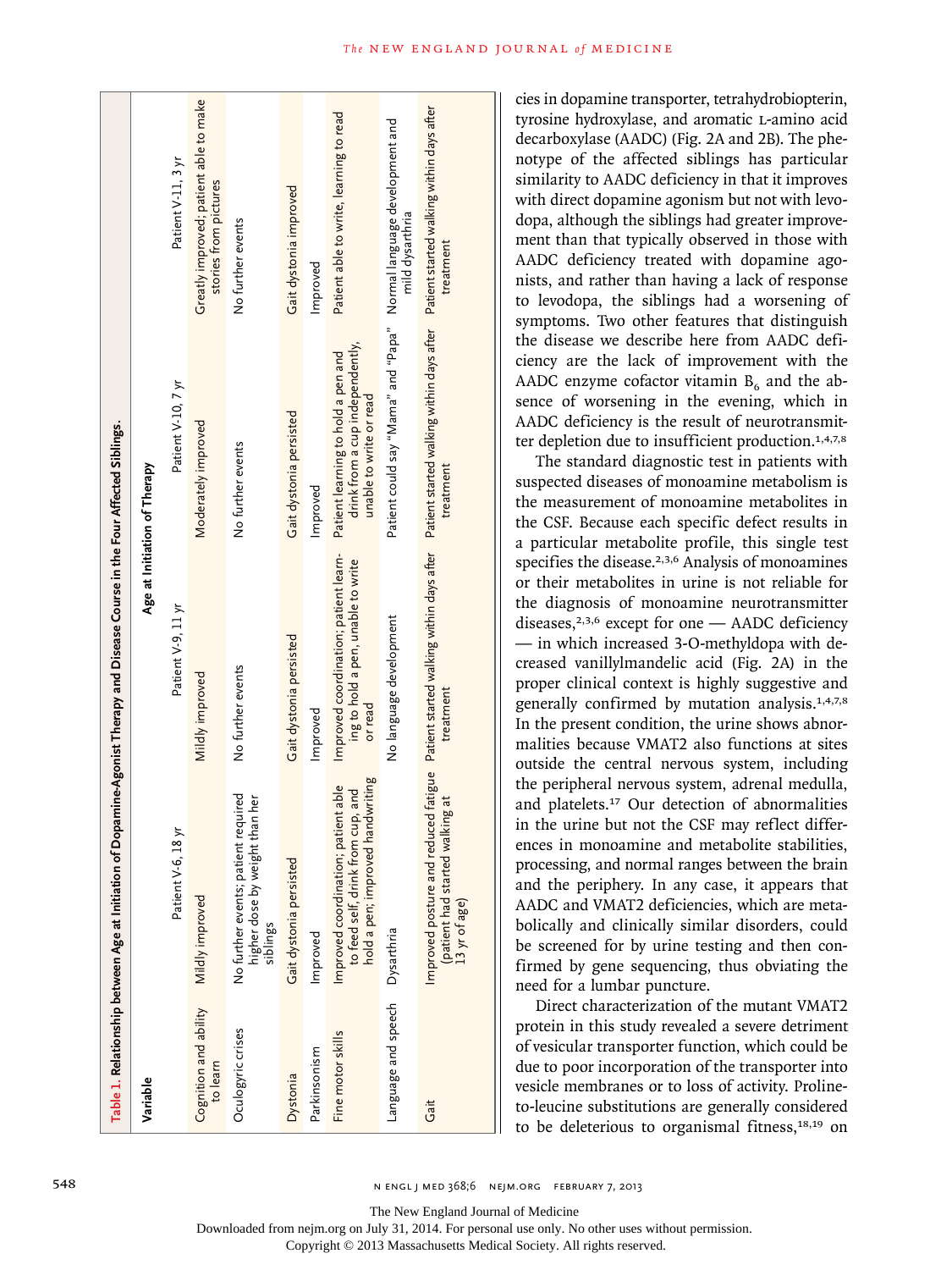the basis of analyses of amino acid substitutions in evolutionarily conserved proteins, and to be damaging to protein function, owing to a physicochemical difference.20 Proline places unique constraints on the flexibility of the peptide backbone, particularly with respect to insertions of adjacent transmembrane segments.<sup>15</sup>

A complete knockout of *Slc18a2* in mice results in a lack of exocytotic monoamine neurotransmission; the mutant animals feed poorly and die within days after birth.<sup>21,22</sup> By contrast, mice that express just 5% native Vmat2 levels live to adulthood and have minor age-related motor deficits over time.<sup>23</sup> The phenotypic spectrum of Vmat2 deficiency in mice is therefore broad and consistent with a requirement for large decreases in protein function to cause severe motor symptoms.

We found that the motor phenotype was correctable and that the extent of correction appeared to depend on the stage of the disease. If true, this dependency could be due to irreversibly perturbed reorganization of dopamine pathways in brains subjected to chronic deficiencies in monoamine neurotransmission during active brain development. Although the improvement in the patients in this study was striking, it was not complete, probably because of monoamine deficiency during development and also because of ongoing deficiencies of the non-dopamine amines and impairment in regulated release of dopamine.

Heterozygous mice with a single *Slc18a2* allele have no motor phenotype but do have a depressive behavioral phenotype.<sup>24</sup> We found a very high rate of depression among the parents of our patients (all five of the five parents interviewed reported depression). This is also seen in parents of patients with AADC deficiency and is thought to be caused by clinically significant reductions in serotonin in these persons with hemizygous defects in the serotonin pathway.1,4,7,8 To what extent mutations in the genes encoding AADC and VMAT2 may contribute to common depression and its heritability remains to be seen.

The initial selection of treatment of the affected children on the basis of clinical phenotype alone (parkinsonism) led to severe, immediate worsening of the movement disorder. This was probably caused by the known toxicity of elevated levels of dopamine, in particular to dopaminergic neurons.25 Subsequent identification of the underlying pathophysiology allowed the rational selection of an appropriate treatment. A related severe disorder, sepiapterin reductase deficiency (see Fig. 2A), was recently diagnosed by means of whole-genome sequencing in 14-yearold fraternal twins; this previously known disorder had been undiagnosed (and therefore untreated) for many years because of the difficulties in obtaining a precise diagnosis for rare diseases.<sup>26</sup> Diagnosis allowed treatment of the disorder, which led to recovery in those children.

Supported by the Canadian Institutes of Health Research. Dr. Minassian holds the University of Toronto Michael Bahen Chair in Epilepsy Research. Ms. Rilstone was supported by the Vanier Canada Graduate Scholarship from the National Sciences and Engineering Research Council of Canada.

Disclosure forms provided by the authors are available with the full text of this article at NEJM.org.

We thank the patients and their extended family; Drs. Mohammad Sheikh and Mohammad Domaia for local care of affected family members; Drs. Robert Edwards and Thomas Hnasko at the University of California, San Francisco, for guidance with the uptake assay; Drs. Marie-Thérèse Berthier and Denys Cyr and the University of Sherbrooke Biochemical Genetics Service for CSF monoamine and monoamine metabolite measurements; Drs. Stephen Scherer and Christian Marshall and the McLaughlin Foundation for whole-exome sequencing; and summer students Tarek Abdelhalim and John Bilbily for their contributions.

#### **References**

**1.** Brun L, Ngu LH, Keng WT, et al. Clinical and biochemical features of aromatic L-amino acid decarboxylase deficiency. Neurology 2010;75:64-71. [Erratum, Neurology 2010;75:576.]

**2.** Hyland K. Clinical utility of monoamine neurotransmitter metabolite analysis in cerebrospinal fluid. Clin Chem 2008;54:633-41.

**3.** Kurian MA, Gissen P, Smith M, Heales S Jr, Clayton PT. The monoamine neurotransmitter disorders: an expanding range of neurological syndromes. Lancet Neurol 2011;10:721-33.

**4.** Lee HC, Lai CK, Yau KC, et al. Non-

invasive urinary screening for aromatic L-amino acid decarboxylase deficiency in high-prevalence areas: a pilot study. Clin Chim Acta 2012;413:126-30.

**5.** Longo N. Disorders of biopterin metabolism. J Inherit Metab Dis 2009;32:333- 42. [Erratum, J Inherit Metab Dis 2009; 32:457.]

**6.** Pons R. The phenotypic spectrum of paediatric neurotransmitter diseases and infantile parkinsonism. J Inherit Metab Dis 2009;32:321-32.

**7.** Pons R, Ford B, Chiriboga CA, et al. Aromatic L-amino acid decarboxylase deficiency: clinical features, treatment, and prognosis. Neurology 2004;62:1058- 65.

**8.** Swoboda KJ, Hyland K, Goldstein DS, et al. Clinical and therapeutic observations in aromatic L-amino acid decarboxylase deficiency. Neurology 1999;53:1205-11.

**9.** Yeung WL, Wong VC, Chan KY, et al. Expanding phenotype and clinical analysis of tyrosine hydroxylase deficiency. J Child Neurol 2011;26:179-87. [Erratum, J Child Neurol 2012;27:829-31.]

**10.** Kurian MA, Zhen J, Cheng SY, et al. Homozygous loss-of-function mutations in the gene encoding the dopamine transporter are associated with infantile par-

n engl j med 368;6 nejm.org february 7, 2013 549

The New England Journal of Medicine

Downloaded from nejm.org on July 31, 2014. For personal use only. No other uses without permission.